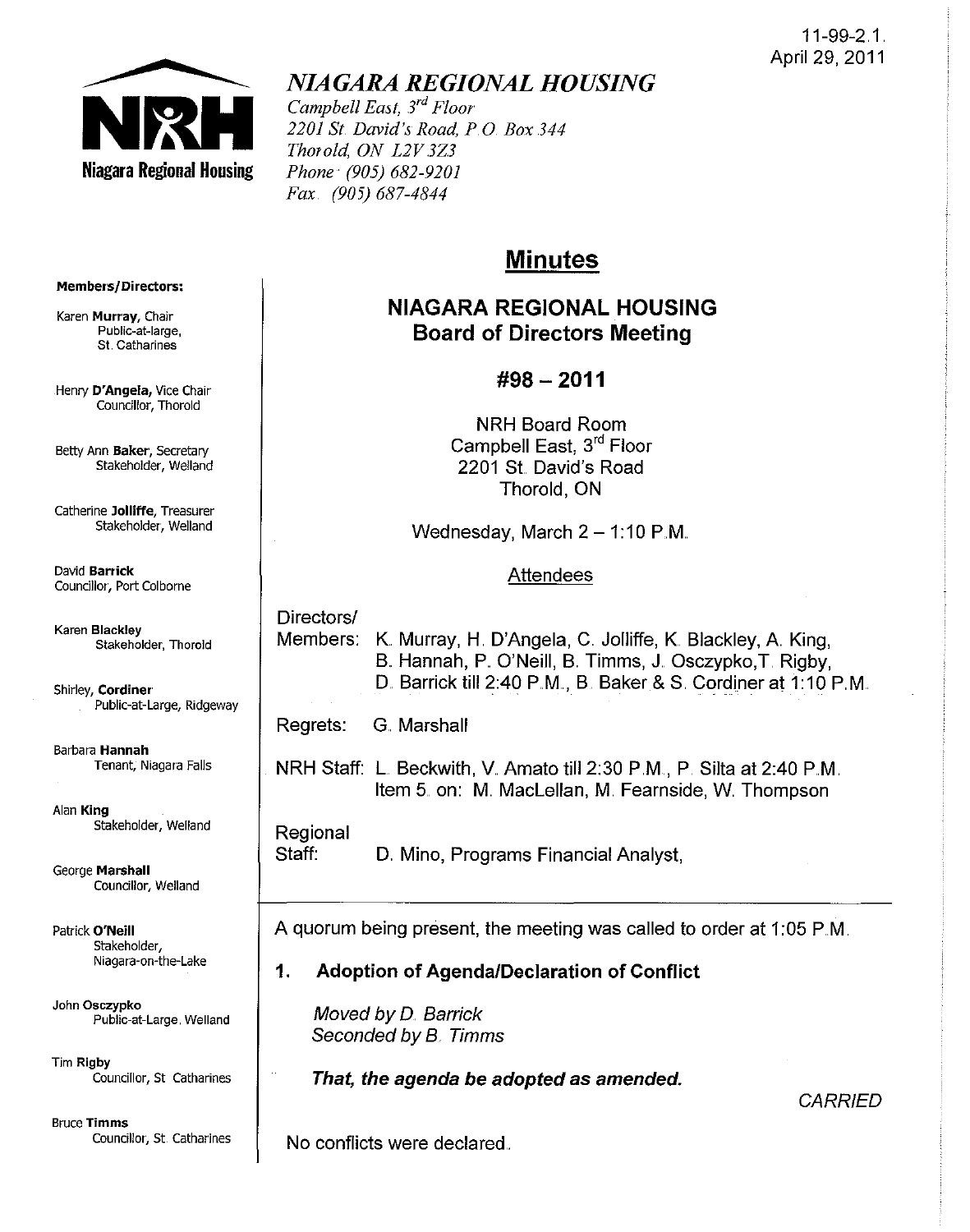#### **2. Approval of Minutes of the January 28, 2011 Meeting**

Moved by K. Blackley Seconded by *T.* Rigby

#### **That, the minutes of the January 28, 2011 meeting be adopted.**

#### Business Arising

#### 2.1. **2011 Capital Initiation Report - Report 11-98-2.1.**

This is the revised version of 11-97-4.8 presented at the last meeting. Flooring has been rolled up into Building Interior in the two charts .. There was **no** change to the bottom line or the intent of the report; the change is just the way the information is presented, in order to match headings when rolled up for submission to the Region ..

Moved by D. Barrick Seconded by A. King

**That Niagara Regional Housing Board of Directors receives report 11-98-2.1. for information** 

**CARRIED** 

3. Closed Session - not required

#### **New Business**

#### 4.1. **Election of Officers - 11-98-4.1.**

In accordance with By-Law #1, officers of the Corporation will serve at the pleasure of the Board, and shall hold such office until his/her resignation, removal, or other disqualification from service or until a qualified successor shall be elected.

The meeting was turned over to the General Manager to facilitate election of the Chair/President

#### **Chair/President**

The General Manager opened the floor to nominations for the office of Chair/President

A. King nominated K. Murray for the office of Chair/President.

- B. Timms seconded the nomination.
- K. Murray accepted the nomination ..

**CARRIED**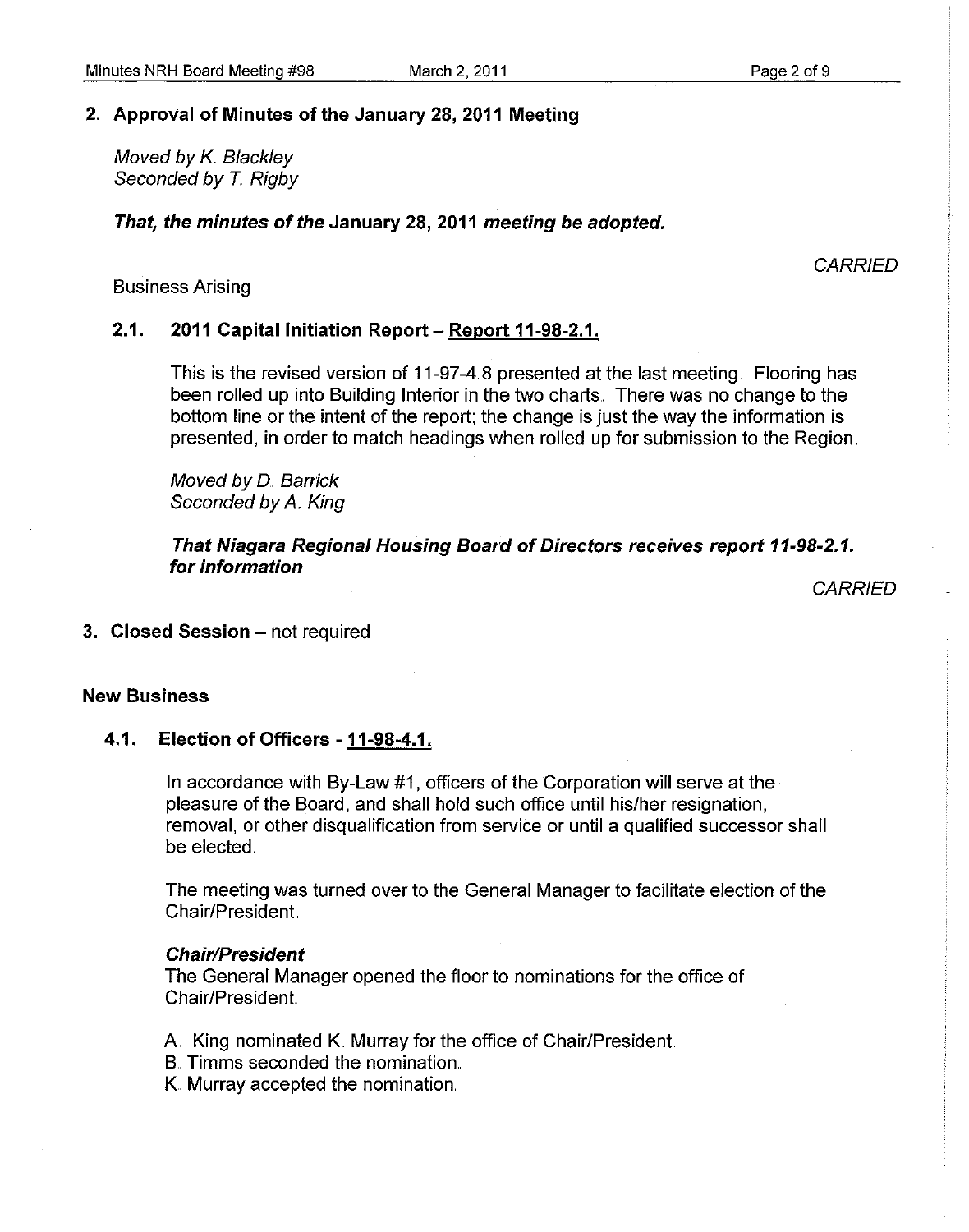Nominations for the office of Chair/President were called again. There were no further nominations.

Moved by *T.* Rigby Seconded by P. O'Neill

That nominations for the office of Chair/President be closed.

CARRIED

The General Manager tumed the meeting over to the Chair.

#### **Vice-Chair**

The Chair opened the floor to nominations for the office of Vice-Chair..

B. Timms nominated H. D'Angela for the office of Vice-Chair.

- J.. Osczypko seconded the nomination.
- H. D'Angela accepted the nomination.

Nominations for the office of Vice-Chair were called again. There were no further nominations.

Moved by T. Rigby Seconded by D. Barrick

That nominations for the office of Vice-Chair be closed.

#### **CARRIED**

B. Baker and S. Cordiner joined the meeting at 1:10 P.M.

#### **Secretary**

The floor was opened to nominations for the office of Secretary ..

A King nominated B. Baker for the office of Secretary.

- B. Hannah seconded the nomination.
- B. Baker accepted the nomination.

Nominations for the office of Secretary were called again. There were no further nominations.

Moved by H. D'Angela Seconded by T. Rigby

That nominations for the office of Secretary be closed.

**CARRIED** 

#### **Treasurer**

The floor was opened to nominations for the office of Treasurer ..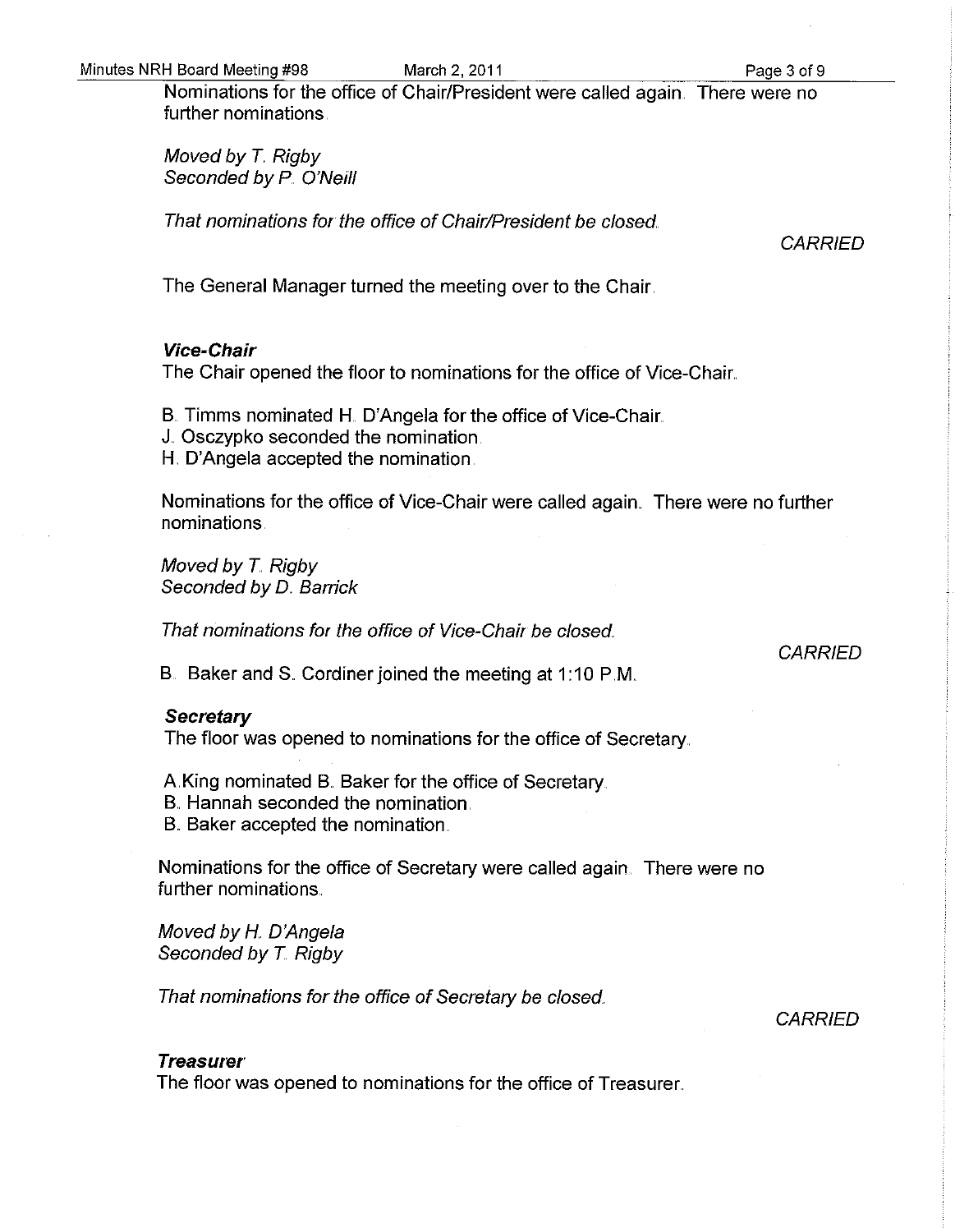H. D'Angela nominated C. Jolliffe for the office of Treasurer.

S. Cordiner seconded the nomination.

C. Jolliffe accepted the nomination ..

Nominations for the office of Treasurer were called again .. There were no further nominations

Moved by T. Rigby Seconded by D. Barrick

That nominations for the office of Treasurer be closed

**CARRIED** 

### 4.1 .. 1.. **Committee Structure - 11-98-4.1.1.**

Committees were reviewed and Directors indicated on which committees they wished to serve.

| <b>Standing Committees</b>                                                                                                                                               | <b>Director Representation</b>                                                                                                                                                                                                                     |
|--------------------------------------------------------------------------------------------------------------------------------------------------------------------------|----------------------------------------------------------------------------------------------------------------------------------------------------------------------------------------------------------------------------------------------------|
| <b>Executive Committee</b><br>Also serves as:<br><b>HR Committee for Senior Staff</b><br><b>Audit Committee</b>                                                          | Elected Officers of the Corporation:<br>K. Murray - Chair<br>H. D'Angela - Vice-Chair<br>C. Jolliffe - Treasurer<br><b>B. Baker - Secretary</b>                                                                                                    |
| <b>Applicant/Tenant Appeal</b><br>Committee<br>Staff is present during the meeting to<br>provide background on the particular<br>issue and clarification of legislation. | <b>All Directors</b><br>There is the possibility of a hearing every<br>other week, depending on requests. A<br>schedule is circulated to Directors who<br>are asked to indicate their availability by<br>inserting name next to anticipated dates. |
| <b>Tender Awards Committee</b>                                                                                                                                           | A. King & T. Rigby; Co-Chairs alternate<br>meetings                                                                                                                                                                                                |
| <b>Governance Committee</b><br>On hold pending OASC outcome                                                                                                              | A. King only member left                                                                                                                                                                                                                           |
| <b>Investment Committee</b>                                                                                                                                              | H. D'Angela – Chair<br>C. Jolliffe, P. O'Neill                                                                                                                                                                                                     |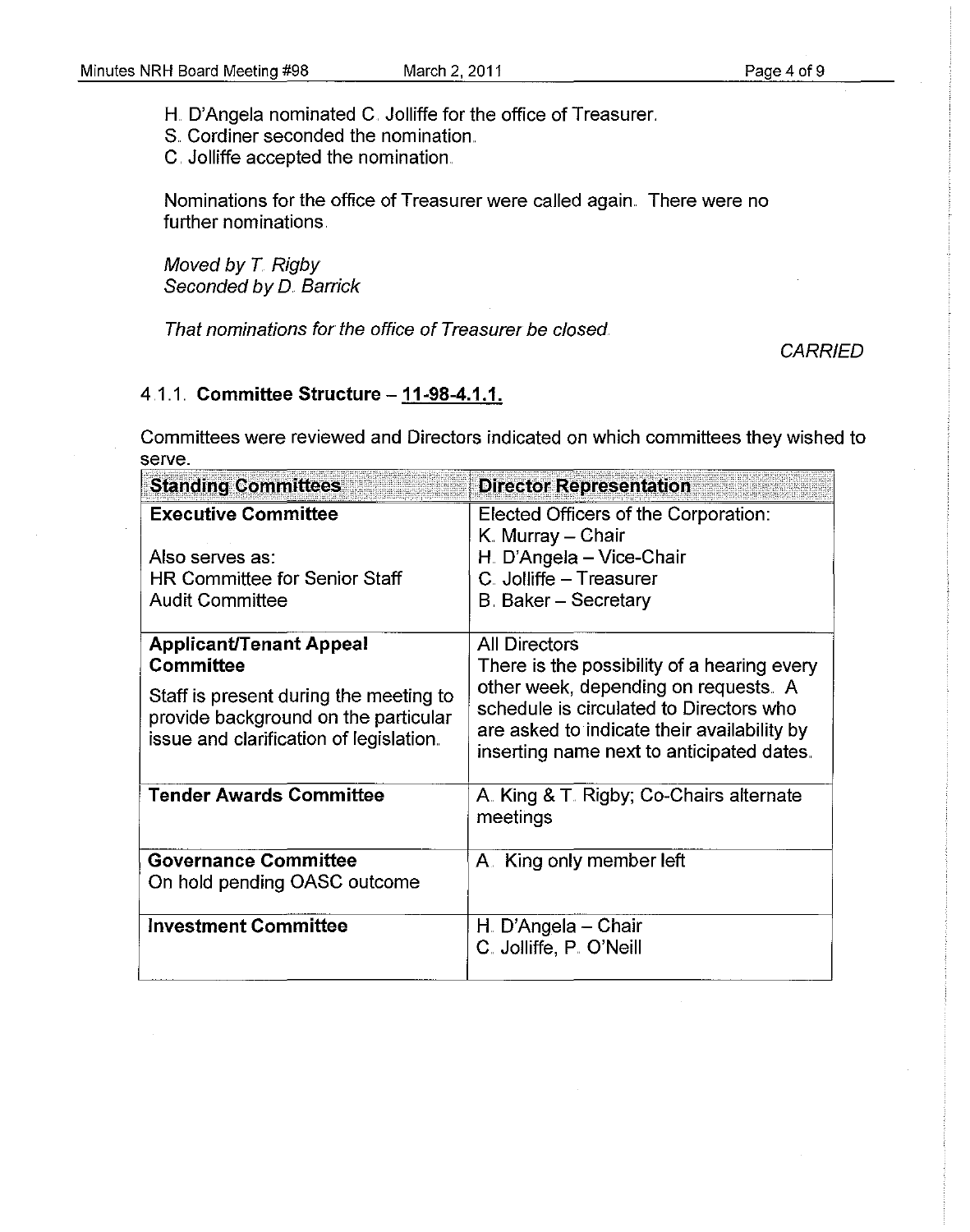| <b>Advisory Groups</b>          |                                                   |
|---------------------------------|---------------------------------------------------|
| <b>Tenant Advisory Group</b>    | <b>B.</b> Hannah                                  |
| <b>Provider Advisory Group</b>  | C. Jolliffe - Chair, J. Osczypko                  |
| <b>Community Advisory Group</b> | B Baker, Chair<br>B. Timms, K. Blackley, T. Rigby |
|                                 |                                                   |

|                                       | <b>Ad Hoc Example 2016 Contract Contract Contract Contract Contract Contract Contract Contract Contract Contract Contract Contract Contract Contract Contract Contract Contract Contract Contract Contract Contract Contract</b><br>. Didatta internativ izine internatival izine internatival experimental experimental internet distributions. Distributions in the second internet in a subsequent of the component of the compo |
|---------------------------------------|-------------------------------------------------------------------------------------------------------------------------------------------------------------------------------------------------------------------------------------------------------------------------------------------------------------------------------------------------------------------------------------------------------------------------------------|
| <b>Operational Agreement Steering</b> | K. Murray, B. Timms, A. King                                                                                                                                                                                                                                                                                                                                                                                                        |
| <b>Committee</b><br>                  |                                                                                                                                                                                                                                                                                                                                                                                                                                     |

The Chair advised that the OASC meeting is scheduled for Monday, March  $7<sup>th</sup>$ Carolyn Kearns, the Governance Consultant will be in attendance to present her findings and recommendations to the Committee.. Directors asked when they would be advised of the recommendations. The Chair responded that she would get clarification from the Committee ..

Moved by H. D'Angela Seconded by S. Cordiner

- 1. That Niagara Regional Housing Board of Directors receives 11-98-4.1.1., Committee Structure for information; and,
- 2. That the Terms of Reference for NRH Committees be referred to the Executive Committee to ensure that each committee/advisory group reviews their respective Terms of Reference based on the priorities set by the Board; and
- 3. That the Executive Committee undertake the final review before the revised Terms of Reference are presented to the Board

**CARRIED** 

#### Action by: Executive Committee

#### Board Planning Session

Due to changing legislation, the General Manager suggested a Board Planning Session. Directors agreed that a Planning Session, outside of the regular Board meeting, should be held in April or May.

Action by: L. Beckwith

#### 4.2. FOI Designation & Records Retention - Report 11-98-4.2.

Moved by B. Timms Seconded by T. Rigby

That Niagara Regional Housing Board of Directors approves the Executive Committee as the "head" under the Municipal Freedom of Information and Protection of Privacy Act, S.O. 1990, Chapter M.56.

**CARRIED**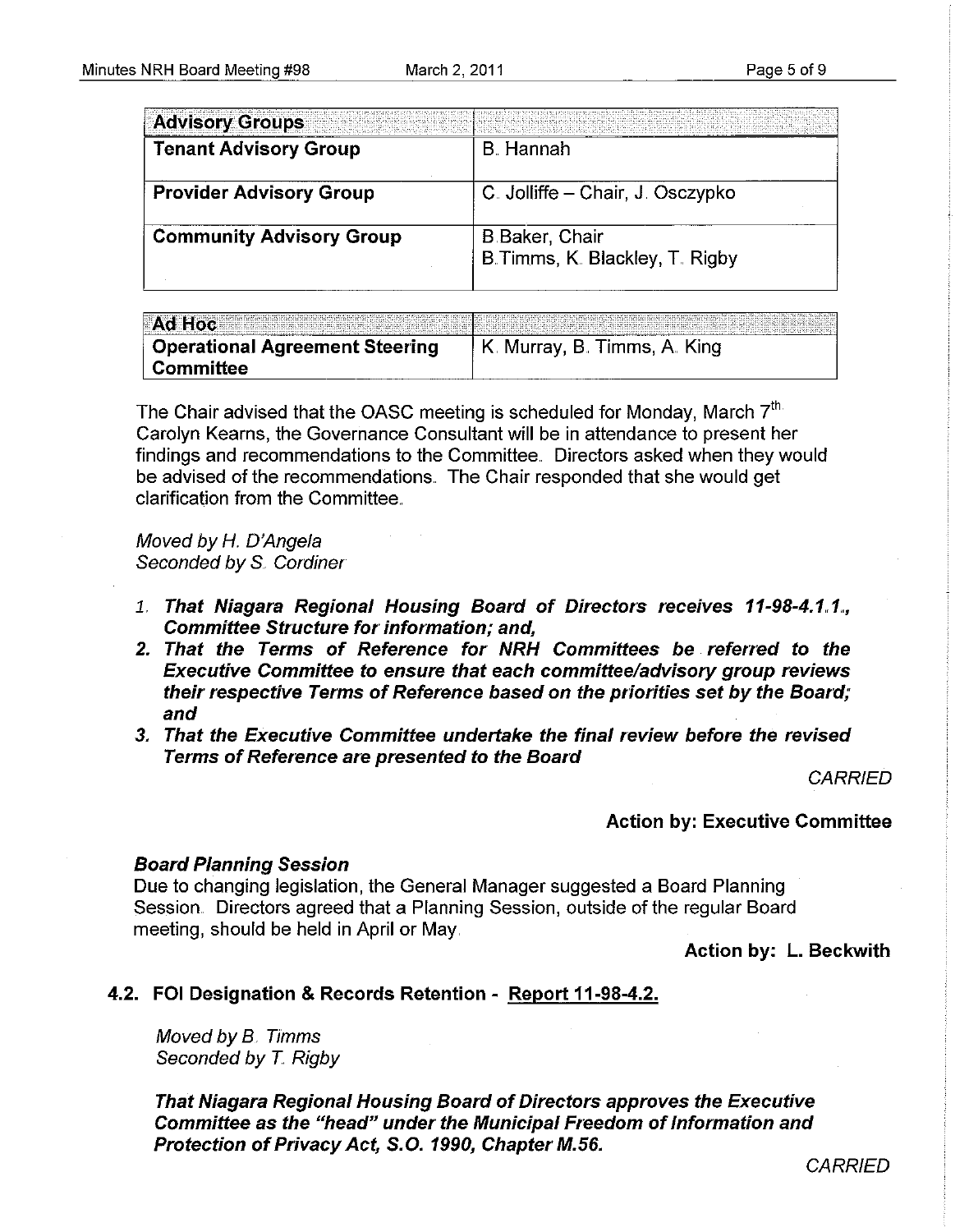#### 4.3. Declining Federal Revenue - Report 11-98-4.3.

This report highlights the consequences of declining Federal Revenue and issues that need to be addressed prior to 2012 when funding will be Gazetted for 2013 to 2017. Federal Revenue is tied to the debentures, mortgages and agreements and expiry of any of these results in the loss of that funding. For some programs this is a dollar for dollar loss, in other programs, maintaining service level standards results in greater subsidy requirements from the NRH budget

When the Federal funding was last reviewed by the Province, NRH objected to the funding allocation model as being inequitable for Niagara. There was no change to the model. With the planned review for 2013 it is imperative that this issue be addressed to ensure that service level standards continue to be met

Moved by D.. Barrick Seconded by H. D'Angela

- 1. That Niagara Regional Housing Board of Directors receives report 11-98- 4.3., Declining Federal Revenue for information; and,
- *2.* That a letter be forwarded to the Chair of the Corporate Services Committee requesting that the Federal Funding of Affordable Housing in Niagara be a topic for discussion at Niagara Week.

**CARRIED** 

Action by: L. Beckwith

#### 5. General Manager's Report

- 5.1. The Unaudited Statement of Revenue, Expenditures and Accumulated Surplus as at December 31, 2010 was distributed. With final utility and contractor invoices submitted and entered into the system, the 2010 year-end surplus is now \$545,544 which is higher than the \$250,000 originally estimated in November. Directors were asked if they wanted to revisit the distribution approved at the November 26, 2010 meeting which was:
	- \$180,000 for Intensive Community Development Reserve Fund to target specific issues (report 10-95-4.2.) within designated NRH communities; and the,
	- remaining balance going into the NRH Rent Supplement Reserve Fund to assist households on the waiting list with a reduction in their current rent until their name reaches the top of the list

After a lengthy discussion it was decided that the surplus should be allocated to address both operating and capital needs.

Moved by B.. Timms Seconded by B. Baker

That the Niagara Regional Housing Board of Directors approve the distribution of 2010 surplus funds as follows: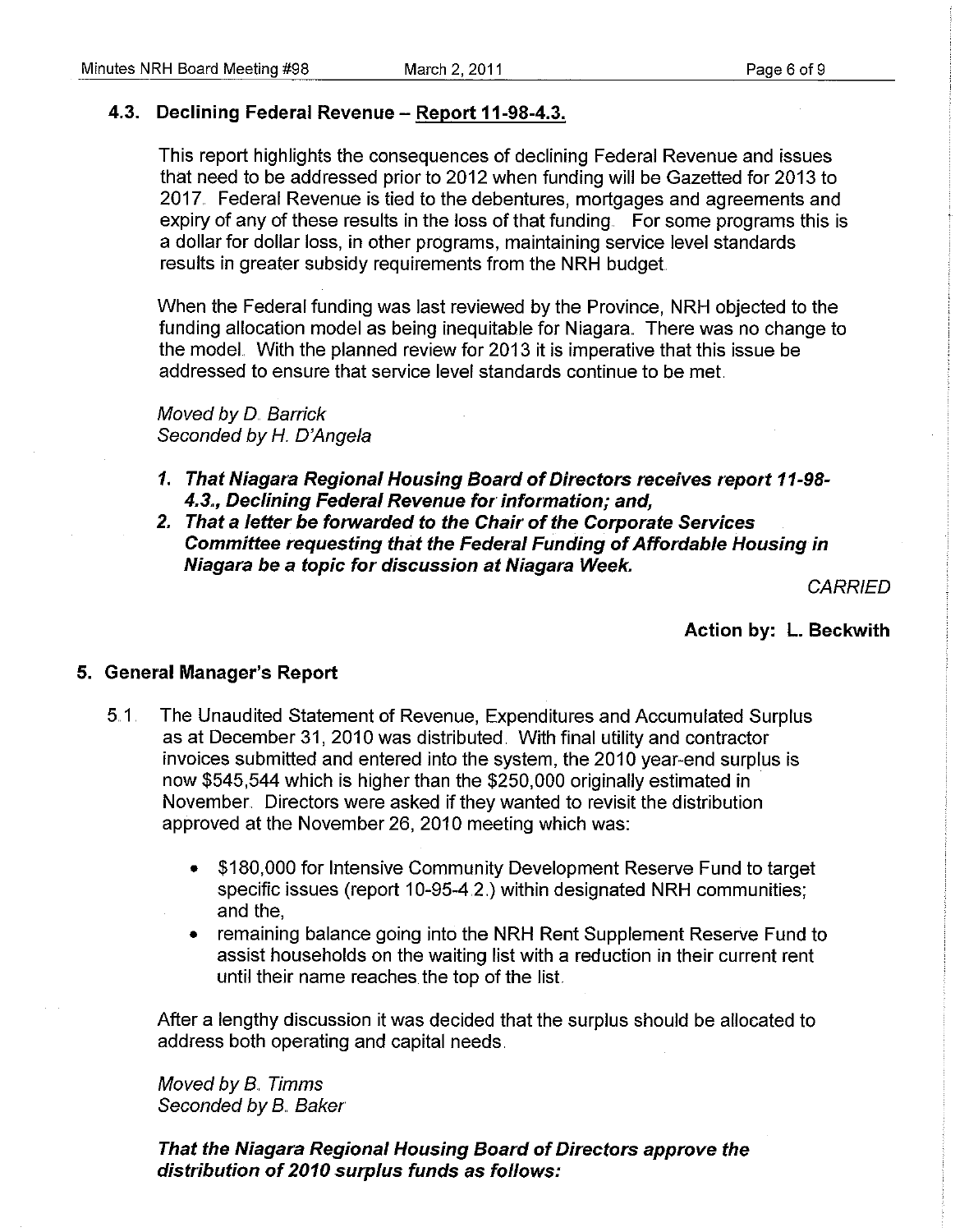- **\$180,000 - Intensive Community Development**
- **\$70,000 - NRH Local Rent Supplement Proglam**
- **Remaining balance to (\$295,544) to the Reserve Fund for the Owned Units.**

**CARRIED** 

#### 5.2., **Niagara TV Station** (Cogeco 556)

Niagara has a new TV Station which will provide news coverage in the evenings and programs during the day. There is likelihood that Niagara Region may be approached in the future on topical issues,

D. Barrick left the meeting at 2:40 P.M.

#### **5.3. Funding for Boys and Girls Club and Grimsby Affordable Housing Projects**

The General Manager provided an update on the status of the funding that was earmarked for the Boys and Girls Club and the Grimsby Affordable Housing Program (GAHP)

GAHP has completed their renovations and the funds have been transferred, Final release of funding to the Boys and Girls Club is pending the receipt of the final documents confirming registration on title,

#### **5.4. NRH Recognition from Coalition to End Violence against Women (CEVAW)**

On February 18, 2011, Jeanette McKay, Supervisor, Housing Access and member of CEVAW received a Certificate of Recognition from CEVAW and a Certificate from Peter Kormos for NRH's demonstration of leadership and commitment by being a Neighbours, Friends, and Families Champion in the Niagara region and promoting learning to recognize and respond to woman abuse,

This community agency recognition event was well attended by the public and local dignitaries, Kim Craitor, Jim Bradley, as well as a designate for Rob Nicholson

Staff was directed to take a picture of Jeanette with the award for insertion in the next Newsletter to CounciL

#### **Action by: W. Thompson**

#### **5.5. Mentorship Program**

**NRH** participates in Niagara Region's Mentorship Program, the General Manager is currently mentoring Wendy Taylor, an Ontario Works Caseworker. The Board agreed that Wendy should be invited to attend the next Board of Director's meeting.

#### **5.6. Presentation to Weiland City Council**

**NRH** has been invited to make a presentation to Weiland City Council on Tuesday, April 5<sup>th</sup>, regarding Affordable Housing in Welland. The General Manager asked if any Directors would like to attend.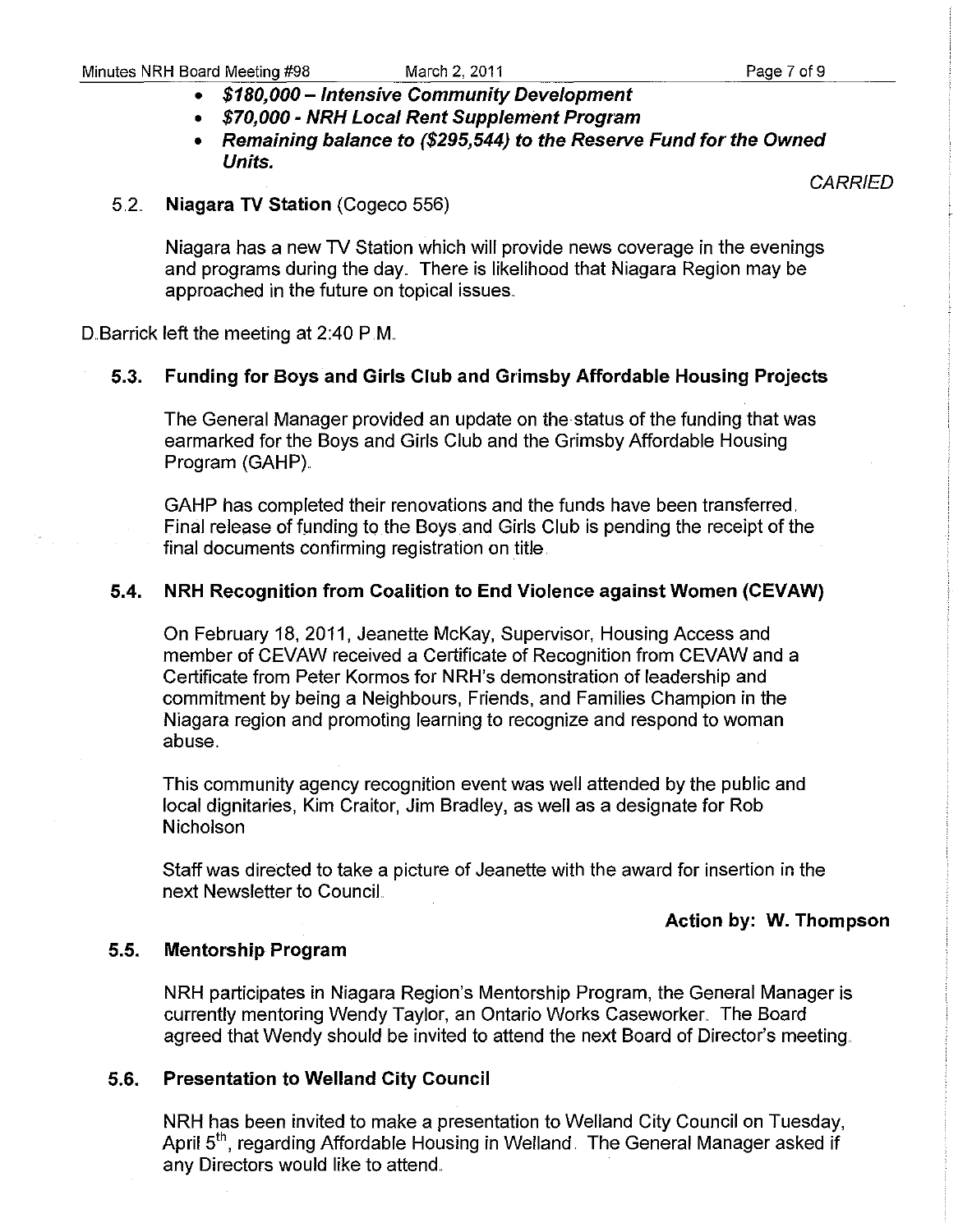#### 5.7. Community Development

Old Pine Trail/Children's Services/Community Development - Wendy gave an update on the program.

#### 5.8. Walker's Creek - Update

W. Thompson reported that the Creek will not be capped. Tenants were consulted on December 8, 2010 during a meeting at 479 Carlton Street that was organized by Walker's Creek Neighbourhood Association. This meeting was promoted by NRH and attended by City Councillors, City Staff and NRH staff. Tenants seemed pleased with the information provided and the remediation work scheduled in January 2011.

#### 6. Chair's Report

The Chair reported upcoming OASC meeting earlier in the meeting under 4.1.1.

#### 7. Committee Reports

- 7.1. Executive Committee, Karen Murray, Chair No minutes.
- 7.2. Governance Committee No minutes.
- 7..3.. Investment Committee, H. D'Angela, Chair No minutes.
- 7.4 Applicant/Tenant Appeals Committee Minutes of the February 8, 2011, appeal hearings, provided for information.
- 7.5. Tender Awards Committee, A King, Chair No minutes ..
- 7.6.. Operating Agreement Steering Committee, Karen Murray, Co-Chair No minutes ..
- 7.7. Tenant Advisory Group, B. Hannah Minutes of the November 10, 2010 meetings was provided for information.
- 7.8. Housing Provider Advisory Group, C. Jolliffe, Chair No minutes.